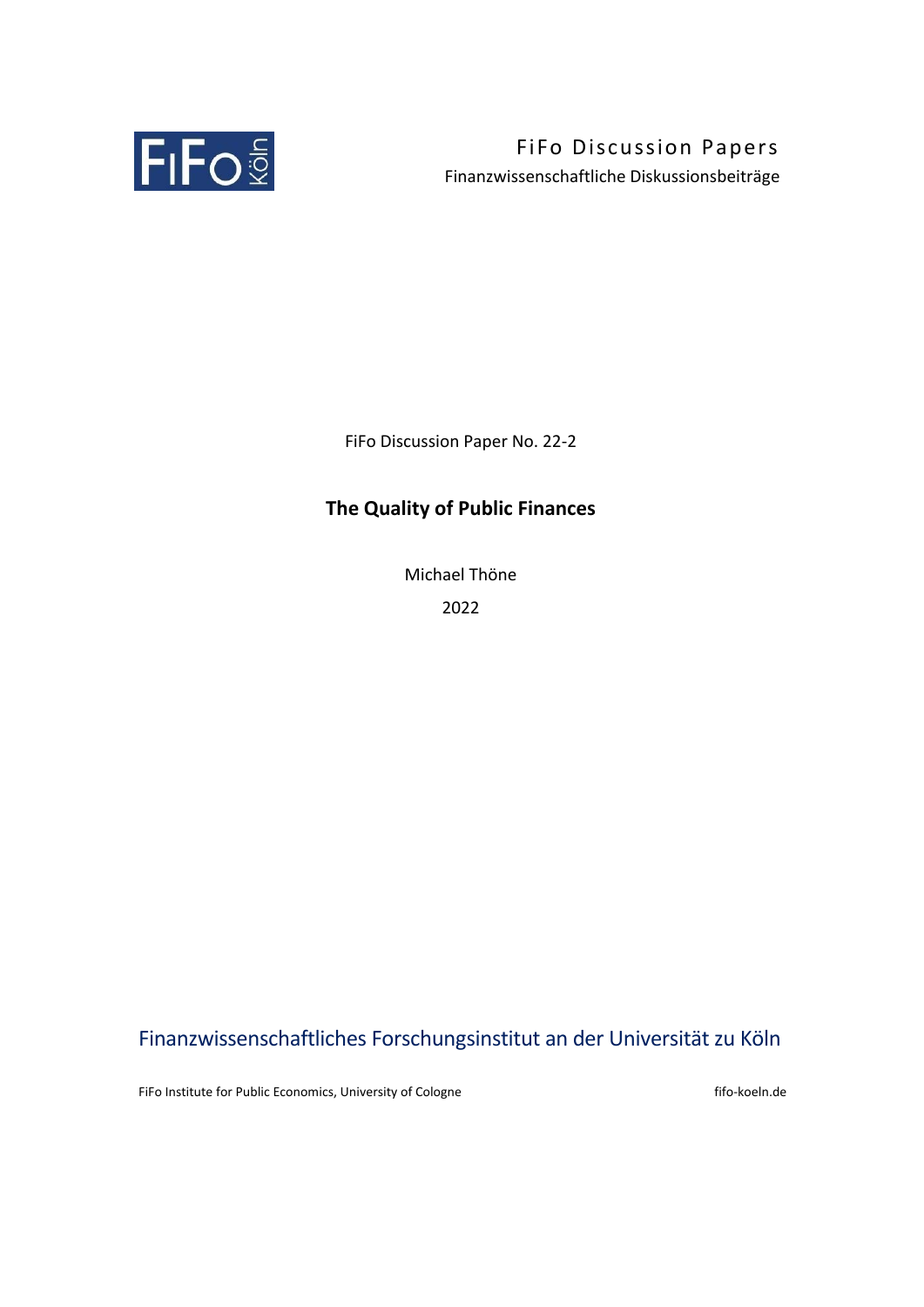ISSN 0945‐490X

FiFo Discussion Papers Finanzwissenschaftliche Diskussionsbeiträge No. 22‐2 / April 2022

## **The Quality of Public Finances**

Michael Thöne\*

This is a draft version of a chapter to appear in the *Handbook on Public Sector Efficiency*, published by Edward Elgar Publishing. Eds: A. Afonso, J. Jalles, A. Venâncio.

\* Dr. Michael Thöne ist Geschäftsführender Direktor des FiFo Köln. thoene@fifo‐koeln.de.



Finanzwissenschaftliches Forschungsinstitut an der Universität zu Köln

FiFo Institute for Public Economics, University of Cologne P.O. Box 130136; D‐50495 Köln Wörthstr. 26; D‐50668 Köln Tel. +49 221 13 97 51 0

http://fifo‐koeln.de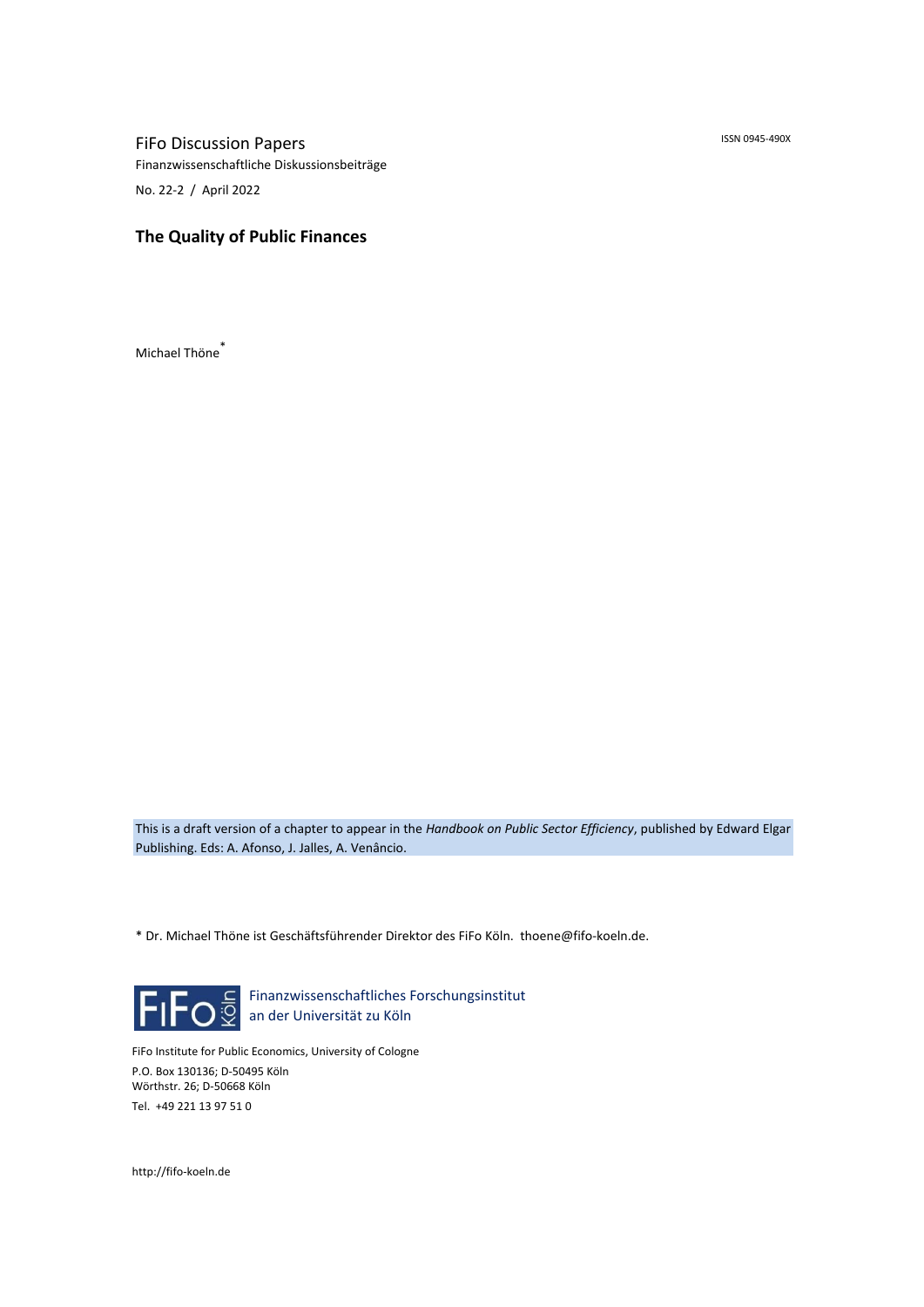

# The Quality of Public Finances<sup>1</sup>

Michael Thöne

### **Abstract**

The concept of the "quality of public finances" (QPF) covers many qualitative and structural issues of fiscal policy. This chapter traces the origins of the concept of QPF to the Lisbon Strategy and the subsequent EPC Working Group on "Quality of Public Finances" (2004‐2007). At its core, the QPF focuses on the impact that the composition of public spending has on long‐term goals such as economic growth. Growth‐ and sustainability‐enhancing public spending comprises infrastructure investment, human capital investment (education, health, family policy, gender policy) and spending on natural capital and climate protection. Today, QPF indicators can very helpful in national fiscal governance and for the supranational surveillance as in the EU. A future QPF approach for the 2020s should help to prioritize inclusive growth and decoupling economic growth from the use of finite resources. Quality indicators can also help to determine the legitimate levels of new government debt ("green golden rule").

**JEL Codes**: E62, H11, H50, H52, H54, H61

**Keywords:** Quality of public finances (QPF), expenditure composition, growth‐enhancing public spending, fiscal governance, decoupling, green golden rule

#### **Contents**

| The two (and more) dimensions of the Quality of Public Finances |                                        | 4                                                                                                                                                                                                          |
|-----------------------------------------------------------------|----------------------------------------|------------------------------------------------------------------------------------------------------------------------------------------------------------------------------------------------------------|
|                                                                 |                                        | 5                                                                                                                                                                                                          |
|                                                                 |                                        | 5                                                                                                                                                                                                          |
| 3.1                                                             | Infrastructure investments             | 6                                                                                                                                                                                                          |
| $3.2^{\circ}$                                                   | <b>Technical Knowledge</b>             | 7                                                                                                                                                                                                          |
| 3.3 <sub>2</sub>                                                | Human Capital                          | 7                                                                                                                                                                                                          |
| 3.4                                                             | Natural capital and climate protection | 9                                                                                                                                                                                                          |
|                                                                 |                                        | 9                                                                                                                                                                                                          |
| Sources                                                         |                                        | 12                                                                                                                                                                                                         |
|                                                                 |                                        | From Quantity to Quality of Public Finances: Expanding the Scope of Fiscal Governance<br>Elements a More Economic Understanding of Public Capital<br>Making Use of Quality Indicators in Fiscal Governance |

<sup>1</sup> This is a draft version of a chapter to appear in the *Handbook on Public Sector Efficiency*, published by Edward Elgar Publishing. Eds: A. Afonso, J. Jalles, A. Venâncio.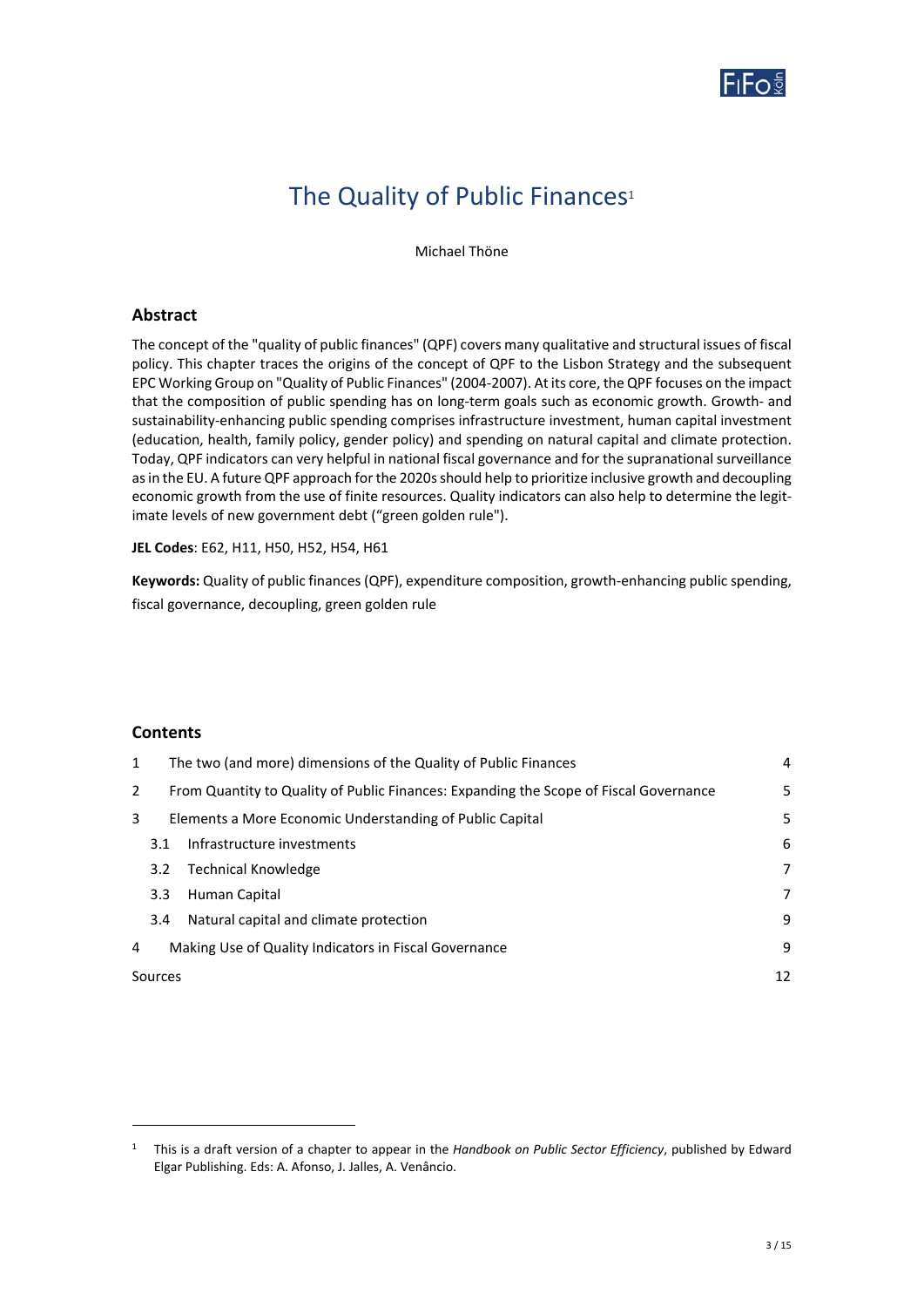## **1 The two (and more) dimensions of the Quality of Public Finances**

At the turn of the millennium, nobody was famil‐ iar with the concept of "quality of public finances" (QPF), because the term had not yet found its way into the public finance discussion. Less than ten years later, the concept of quality of public finances covered such a broad field that  $-$  conversely – the abundance of issues under consider‐ ation made it difficult to know what exactly was meant by "QPF".

This broad spectrum of terminology has remained intact for another decade into the 2020s. At the core of the concept, the quality of public finances focuses on the effects that public spending – par‐ ticularly in its composition  $-$  has on long-term macroeconomic targets such as economic growth and productivity progress. This chapter concen‐ trates on this economic root of the QPF concept.

It can be argued that this focus is only one aspect of what the quality of public finances as a whole covers. This is certainly true. For one thing, the *ex‐ penditure* side would also have to be contrasted with the *revenue* side of the public budget. Tax systems, in their composition and specific design, can significantly affect innovation and economic growth. Nevertheless, the revenue side has not gained much importance within the QPF concept. Not because of its low importance, but conversely because of its already high relevance: Public eco‐ nomics and actual tax policy in most countries have been keeping a close eye on this interaction for many decades. Here, the QPF concept was not needed to raise awareness of the issues.

In addition to the revenue side, which would be included in a comprehensive understanding of the quality of public finances, the discussion also co‐ vers the topic of this handbook ‐ the efficiency of public action and public spending. The QPF concept in a broad sense considers two closely related but distinct questions in public spending: *Where* to spend it. And *how* to spend it. *Composi‐ tion* and *efficiency*. Is the ideal case of high‐quality fiscal policy achieved when a large and growing share of public expenditure is spent on future‐ori‐ ented purposes and this in an efficient way that promises high value‐for‐money?

Yes and no. Yes, insofar as these two dimensions of the quality of public finances are of course cu‐ mulative in political terms. To withstand the in‐

herent tendency towards ever-increasing consumptive spending seems like a good thing. Spending this money wisely, in the most cost‐ef‐ fective way attainable looks an even better thing.

Yet on the *conceptual* level, composition and efficiency of public spending should be treated as two distinctively different dimensions of QPF. Obvi‐ ously, the claim to spend public money in the most efficient way attainable must not be re‐ stricted to growth enhancing, forward‐looking ex‐ penditure. The efficiency dimension of QPF covers *all* areas of the public budget. On the other hand, the composition of public spending may, as will be shown in this chapter, influence the outlooks of an economy even without regard to the bottom‐ up perspective of how cost‐effective the money is spent in each case.

These two main dimensions of the quality of pub‐ lic finances – composition and efficiency of spend‐  $ing - have been part of the concept from very$ early days. This becomes clear from the compre‐ hensive documentation of the group that  $-$  although not necessarily the birthplace - was certainly the "nursery" of the QPF concept: The "Working Group on the Quality of Public Fi‐ nances" (WGQPF; 2004‐2007) of the Economic Policy Committee of the EU defined the bounda‐ ries of the concept, which are still valid today (see Deroose/Kastrop 2008). Recent work emphasises the multidimensionality of the concept (see Rodri‐ guez‐Vives 2019).

Nonetheless, this chapter only looks at one, the more or less original dimension of the QPF concept, that is, the composition of public finances. I do this in the full understanding that this hand‐ book nevertheless covers both dimensions in their entirety.

Moreover, the limitation to "QPF in the stricter sense" is, to a certain extent, a reaction to the multidimensionality outlined above. For this is both a blessing and a curse. It encompasses a very broad spectrum of what is really important for good fiscal policy. The width of this spectrum, however, also results in the difficulty that no one really knows what is meant when we talk about the quality of public finances. Recalling that the term was at the outset primarily used to refer to the *composition* of public spending can help to gain a little more conceptual clarity without deny‐ ing the other dimensions their (great) importance.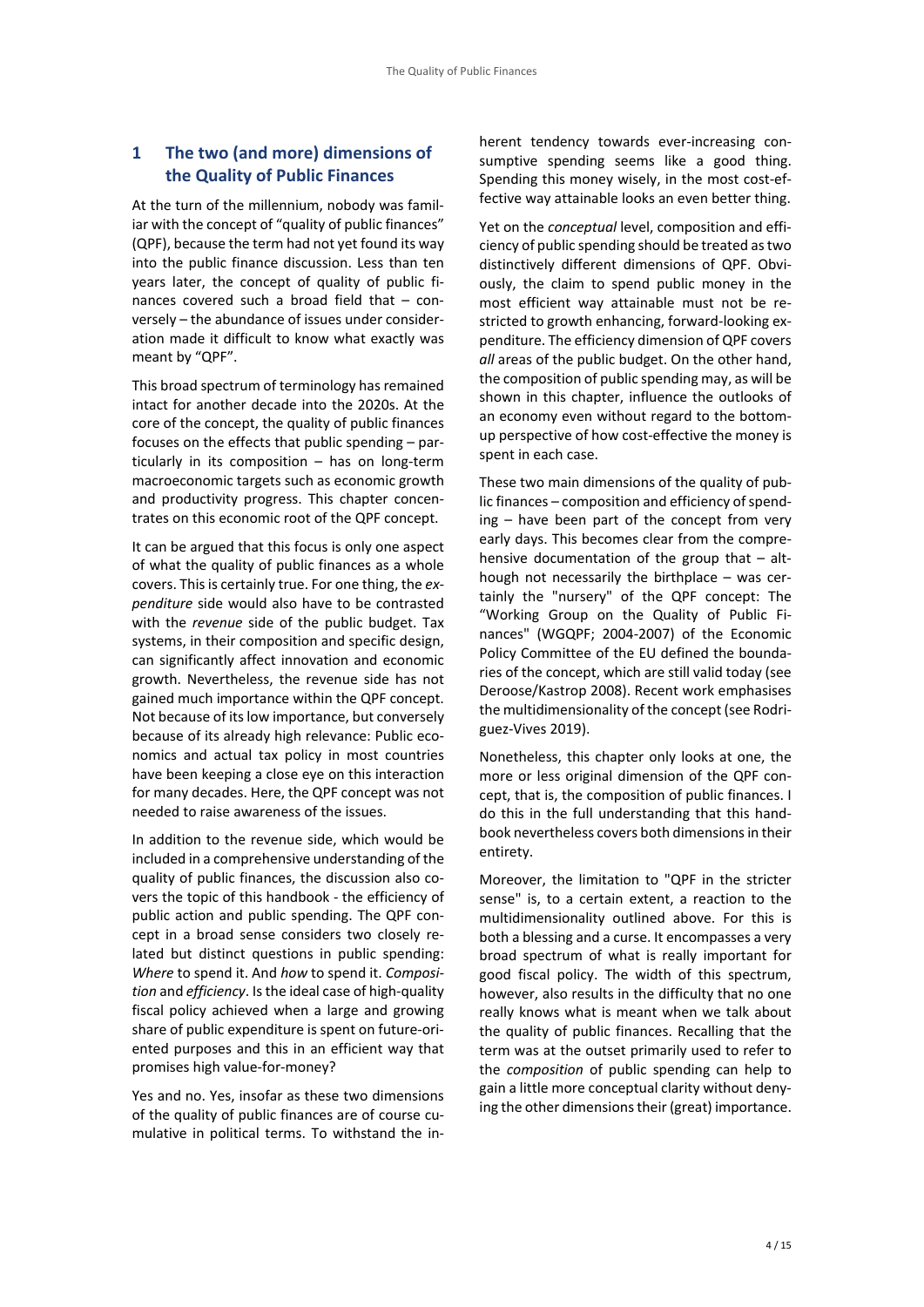

## **2 From Quantity to Quality of Public Finances: Expanding the Scope of Fiscal Governance**

*Not everything that is good is an investment. And not all things made of concrete have a long‐term benefit*. These insights ‐ related to public spending ‐ are older in general economics than in public economics and fiscal policy. Here, and to some ex‐ tent in the public perception, for a long time government investment was virtually synonymous with forward-looking, provident policy. Conversely, government consumption expenditures, which are defined as the (extensive) residual of all non‐investment expenditures, have the reputa‐ tion of being short‐sighted, opportunistic and wasteful. However, the dualism of investment and consumption expenditures in budgetary law and, similarly, in national accounting is unsatisfac‐ tory from both sides when it comes to the actual, empirically observed effects of public spending. For sure, not every budget item recorded as public investment in the statistics can be considered *pro‐* ductive investment in the economic sense. Conversely, some types of consumptive spending pro‐ vide important economic benefits in the form of provisions for the future.

At the turn of the millennium, this perspective gave rise to a discussion among public finance ex‐ perts in the EU on a different and new under‐ standing of public investment and the concept of capital that is relevant for government activities. The background to this discussion was the quanti‐ tative consolidation of public finances, which was considered imperative in many member states at the time to comply with the Stability and Growth Pact in the long term. In this context, qualitative aspects of public spending policy were not to be ignored. Otherwise, there was the perceived risk that quantitative consolidation steps ‐ in a mis‐ conception of equal treatment or because of their relatively weak political "resistance" ‐ would hit those areas of spending particularly hard which have a positive impact on growth and sustainabil‐ ity. With this in mind, the European Council de‐ cided with the "Lisbon Strategy" in 2000, among other things, to take greater account of qualitative elements in the member states' deficit reduc‐ tion measures. This impetus created the basis for a political and scientific discussion of the concept of "quality of public finances" (QPF), which was launched at the time.

An important component of the QPF concept is the long‐term impact of the composition of public spending. Behind this stands an expanded notion of public capital, based on empirical research.

## **3 Elements a More Economic Understanding of Public Capital**

Which government activities and the associated expenditures are captured in an expanded con‐ cept of capital is first a normative, then an empir‐ ical question. The capital concept is normative in‐ sofar as the future effects of government activi‐ ties considered here are selective. The QPF‐con‐ cept focuses on those government expenditures that can be expected to increase economic productivity and thus raise the potential for eco‐ nomic growth. In addition, all public measures with a positive impact on natural capital in the broader sense - including environmental protection, climate protection and climate adaptation ‐ are to be included.

Already these two objectives of future orientation do not necessarily go hand in hand. The debate on "post-growth" actually assumes the opposite. Whether or not growth and environmental sustainability can harmonize via "decoupling", and if so, to what extent, cannot be judged in the abstract. That, too, is an empirical question that will be answered in the decades to come. In any case, decoupling resource consumption and economic growth is one of the greatest and most pressing challenges of the near future.

Indeed, very good reasons speak for the choice of these two central future tasks; in particular, eco‐ nomic performance and ecological sustainability on the path to climate neutrality are strategic pre‐ requisites for being able to achieve further future goals. Still, restricting the focus to these two di‐ mensions remains a *normative* choice. Usual sus‐ tainability agendas, for example, include all 17 tar‐ get dimensions of the UN Sustainable Develop‐ ment Goals (SDG). If one builds indicators that also take into account the numerous dimensions of social sustainability, the outcome will look quite different and much more comprehensive.

In other respects, too, "future investments" are not the only state activities that are important for a country's economic welfare. Before that come the fundamental public goods. In a market econ‐ omy, these include above all: the rule of law and the guarantee of human rights, internal and exter‐ nal security, the guarantee of clear property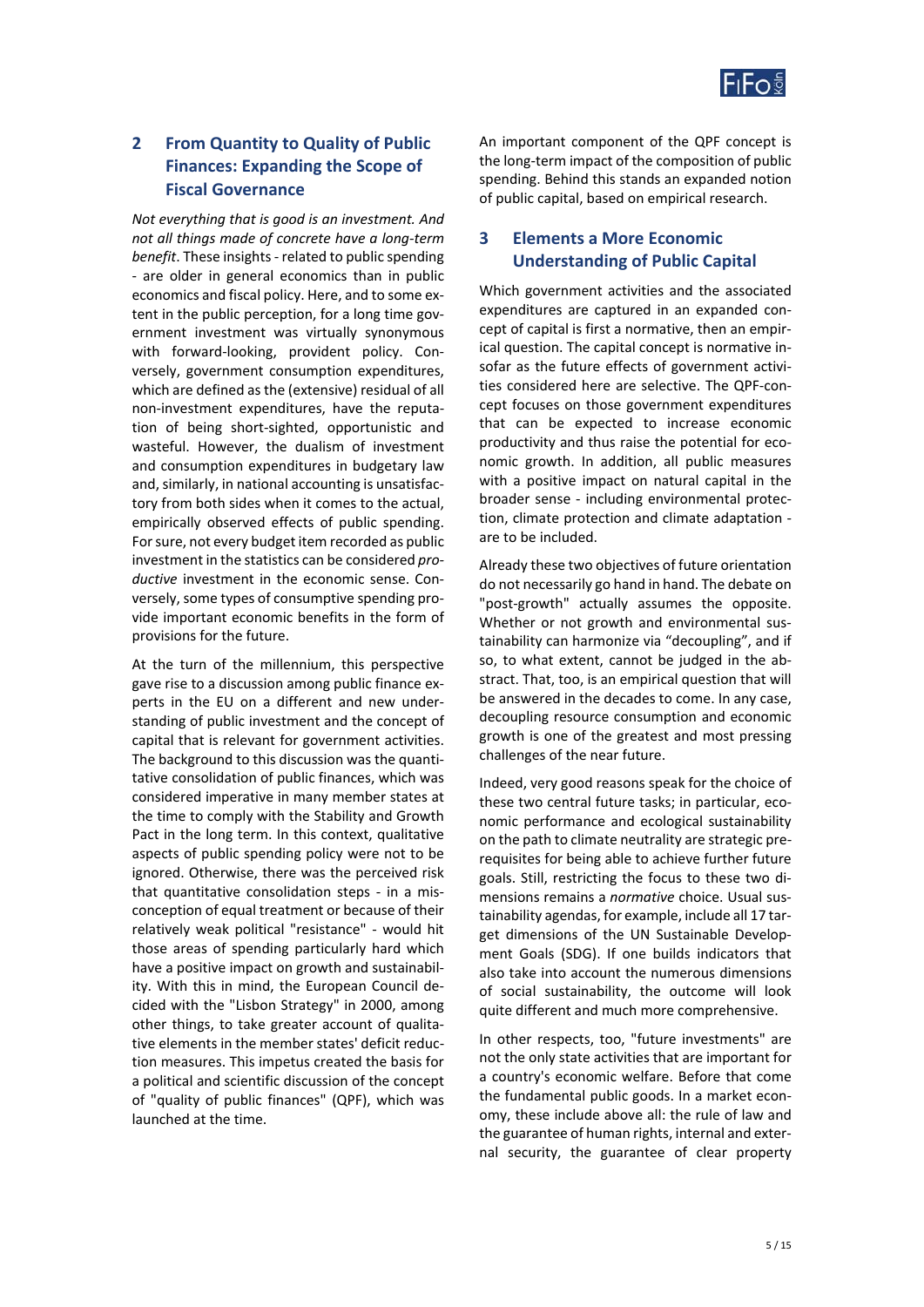rights, the political stability of democracy, trade policy, price stability and competition policy. Nothing works without these public services; providing them is the top priority of any govern‐ ment. However, once they are well provided for, further spending on these purposes quickly be‐ comes unproductive. Technically speaking, after an early optimum, their marginal economic productivity quickly declines with further expan‐ sion of spending (EU‐COM 2003).

This overview of growth‐ and sustainability‐en‐ hancing spending reviews the empirical research literature. It builds on existing meta‐analyses (see, among others, Thöne 2005, Thöne/Krehl 2016, Cepparulo/Mourre 2020, Zouhar et al. 2021). The identification of forward‐looking expenditures is accomplished by means of a non‐formalized meta-analysis of the research literature. The result such a meta-analysis is an overview of the government spending that can be expected to have positive growth effects and/or sustainability effects in an industrial economy.

The studies reviewed show that many consumer expenditures can also provide important benefits for the future. Above all, the high economic signif‐ icance of human capital investments, especially in the education sector, is confirmed. Here, however, as with other growth‐ and sustainability‐en‐ hancing expenditures, the restriction applies that the positive effects are primarily found for government activities in this field, not for spending. It is immediately obvious that more spending in a promising field does not automatically mean higher performance. Accordingly, input data ‐ i.e., budget figures ‐ must be interpreted with caution when it comes to outcomes, e.g., the quality of school education.

#### **3.1 Infrastructure investments**

Not every investment expenditure in the sense of budgetary law ‐ in Germany, this would be every expenditure on physical assets of more than 5,000 euros - can also be considered an economically productive investment measure. Nevertheless, the rate of accumulation of physical capital is one of the key determinants of macroeconomic growth. Empirical work regularly confirms the growth relevance of public investment; negative findings are rather rare. The initial marginal productivity of investment is very high because of its input character. This means that not all, but very many, public investments are actually very productive.

Public spending on infrastructure can provide a crucial input for private economic production. In general, economic theory distinguishes several channels through which infrastructure can have a positive impact on economic growth (see EU‐COM 2014). First, energy, transport, and other network infrastructures are intermediate inputs for firms and thus have a significant impact on their costs and ultimately on competitiveness from an inter‐ national and national perspective (Pradhan and Bagchi 2013). Moreover, government investment increases aggregate demand for construction and maintenance activities (Wang 2002; Esfahani and Ramirez 2003; Phang 2003; Short and Kopp 2005; Pradhan and Bagchi 2013). Finally, government in‐ vestment can provide important signals that di‐ rect private investment into key sectors of the economy (Fedderke and Garlick 2008).

In view of the situation in many mature industri‐ alized countries, Kalyvtis and Kalaitzidakis (2002) early on pointed in a critical direction: In their em‐ pirical study, they explicitly distinguish between the growth effects of new infrastructure investments and the effects of maintenance and repair of existing infrastructures. In their study for Can‐ ada, they show that for a well-endowed economy, the maintenance and modernization of existing infrastructure is the crucial determinant of growth.

For EU economies, the relationship between in‐ frastructure and human capital investment is also of strategic importance. An exemplary study here was conducted by Quirino, Macas Nunes and de Matos (2014). In their study of Portugal, they con‐ clude that public infrastructure investment con‐ tributes to economic development, especially in low‐growth regions, whereas in high‐growth re‐ gions, human capital investment is the main driver of productivity. In an early survey, the Eu‐ ropean Commission also points to a "certain con‐ sensus" that public investment in developed in‐ dustrial societies is of secondary importance com‐ pared with spending on human capital, because above a certain level of development the marginal productivity of public physical capital increasingly falls, whereas the importance of knowledge‐ based skills increases (see EU‐COM 2003: 106 and 110).

Despite ‐ or because of ‐ these clear findings, it is important to emphasize what might "go without saying": Even a *generalized* positive assessment for a specific area of spending does not, of course,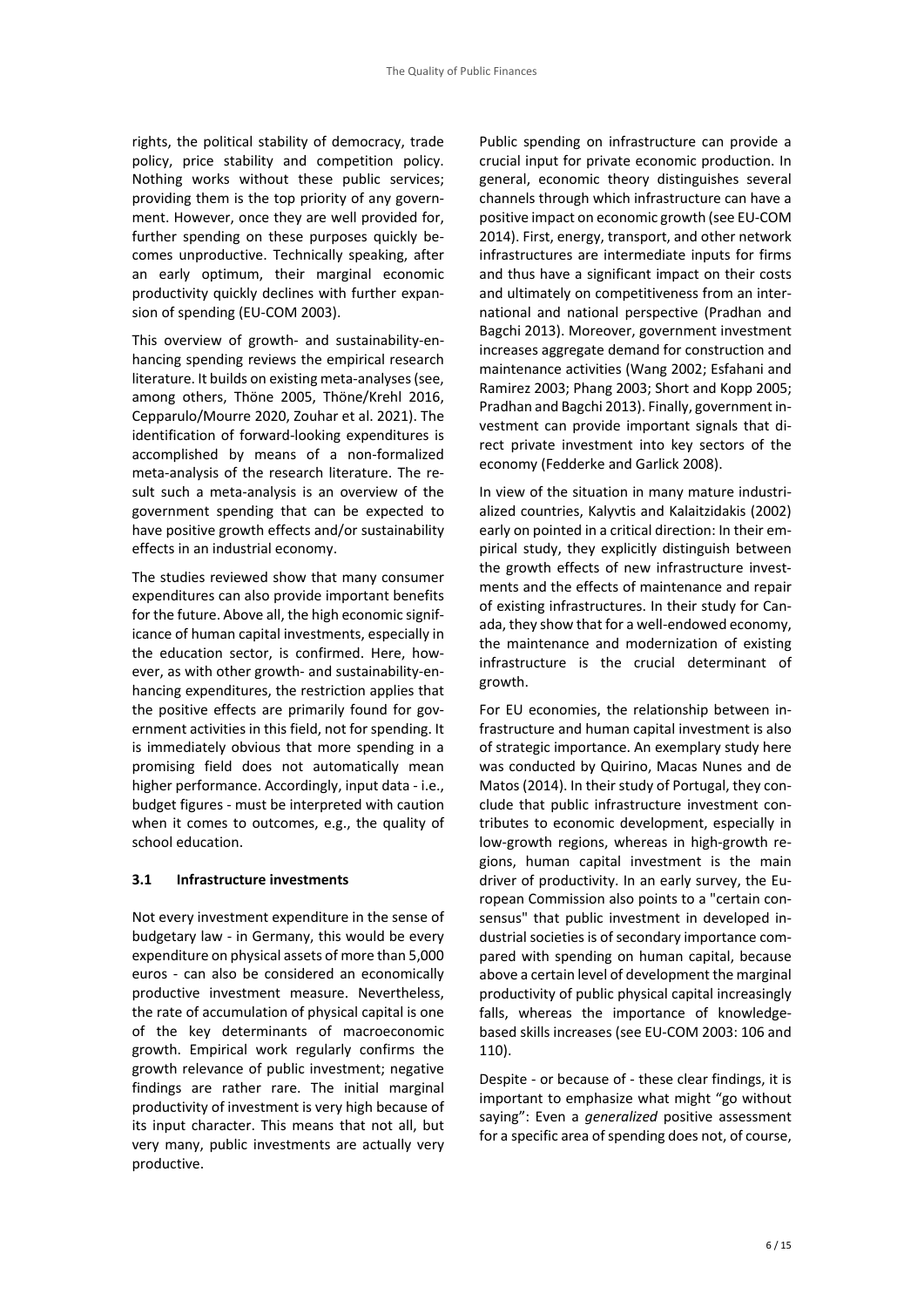

equate to a positive assessment of every *individ‐ ual* measure in this area. As Bertenrath, Thöne and Walther (2006) show for the example of transport investment, such empirical "top down" assessments cannot be readily disaggregated. This means that cost-benefit analyses are required for individual projects even where growth effects are warranted at the general level.

#### **3.2 Technical Knowledge**

The growth of technical knowledge ‐ technological progress ‐ is a central determinant of productive economies. In industrialized countries in particular, research and development activities (R&D) are regarded as a key to high and sustained eco‐ nomic growth. At the same time, technological progress is a complex economic and social process in which few clear causalities can be identified. In this context, the public sector may seek to promote the accumulation of technical knowledge and technological progress by investing in re‐ search institutions and universities.

This fundamental role is also reflected in the re‐ valuation of investment in national accounts. In Germany's national accounts, for example, all ex‐ penditure on research and development and re‐ lated personnel resources have been included in fixed capital formation since 2014 (with retroac‐ tive effect from 1991). This is the implementation of the European System of Accounts (ESA) 2010 and the underlying System of National Accounts (SNA) 2008 of the United Nations. Most other OECD countries are taking a similar approach. Since then, R&D is no longer recorded as current expenditure for production purposes, but as an in‐ vestment asset that is used for production pur‐ poses over several time periods. This conceptual change applies to private companies in the same way as it does to government units and non‐profit organizations.

When looking at the empirical literature, the growth impact of public and private R&D invest‐ ments should be assessed separately, as it is pri‐ marily private R&D investment that is perceived to have a particularly strong impact on growth. Some researchers recommend promoting the in‐ novative strength of companies in particular with the help of tax credits, grants, patent protection and the like.

The link between public and private R&D spending has long been regarded as a particularly delicate one, with some authors arguing that the two ac‐ tivities complement each other, while others have shown that public R&D crowds out private activi‐ ties. Only in the case of complementarity, how‐ ever, can government or government‐funded R&D be seen as having a positive effect on growth, because it penetrates areas where private R&D is not pursued due to positive externalities, or be‐ cause public R&D provides a locomotive function and stimulates further private R&D. A review of the empirical literature reveals a majority of stud‐ ies pointing to complementarity (cf. e.g. Diamond 1999, Guellec/van Pottelsberghe de la Potterie 2000). But at the same time, the question is never ultimately answered.

#### **3.3 Human Capital**

Human capital with its many nuances has long been at the centre of the discussion on productivity- and future-oriented public spending. On the side of academic economics, the emergence of the "New Growth Theory" according to Uzawa (1965), Lucas (1988) and Romer (1990) has led to a breakthrough, explaining technical progress as endogenous to the "human factor".

Investments in this human factor can increase productivity through many channels and can therefore have a positive effect on growth. Today, many areas of family and equality policy are also included. Finally, recent empirical research has turned to participatory, inclusive growth via hu‐ man capital investment and its interpersonal dis‐ tribution.

The fact that **education** is an area of high growth relevance within the sphere of influence of the state is an obvious fact in the OECD countries and most other economies, but by no means a matter of course. Education as an individual investment in human capital yields returns of between five and 15 percent per annum when rewarded according to the marginal product of labour (Mincer 1974). Mincer's calculations are confirmed in nu‐ merous recent reviews (see, e.g., Barro/Sala‐i‐ Martin 1995, Temple 2000, Colombier 2011, Barro 2013). In particular, the average duration ‐ and thus the intensity ‐ of schooling in secondary and tertiary education has a positive effect on eco‐ nomic growth.

Using Germany as an example, Wößmann and Pi‐ opiunik (2009) estimated the long‐term costs of inadequate education in 2009 at 2.8 trillion euros over a period of 80 years. They define inadequate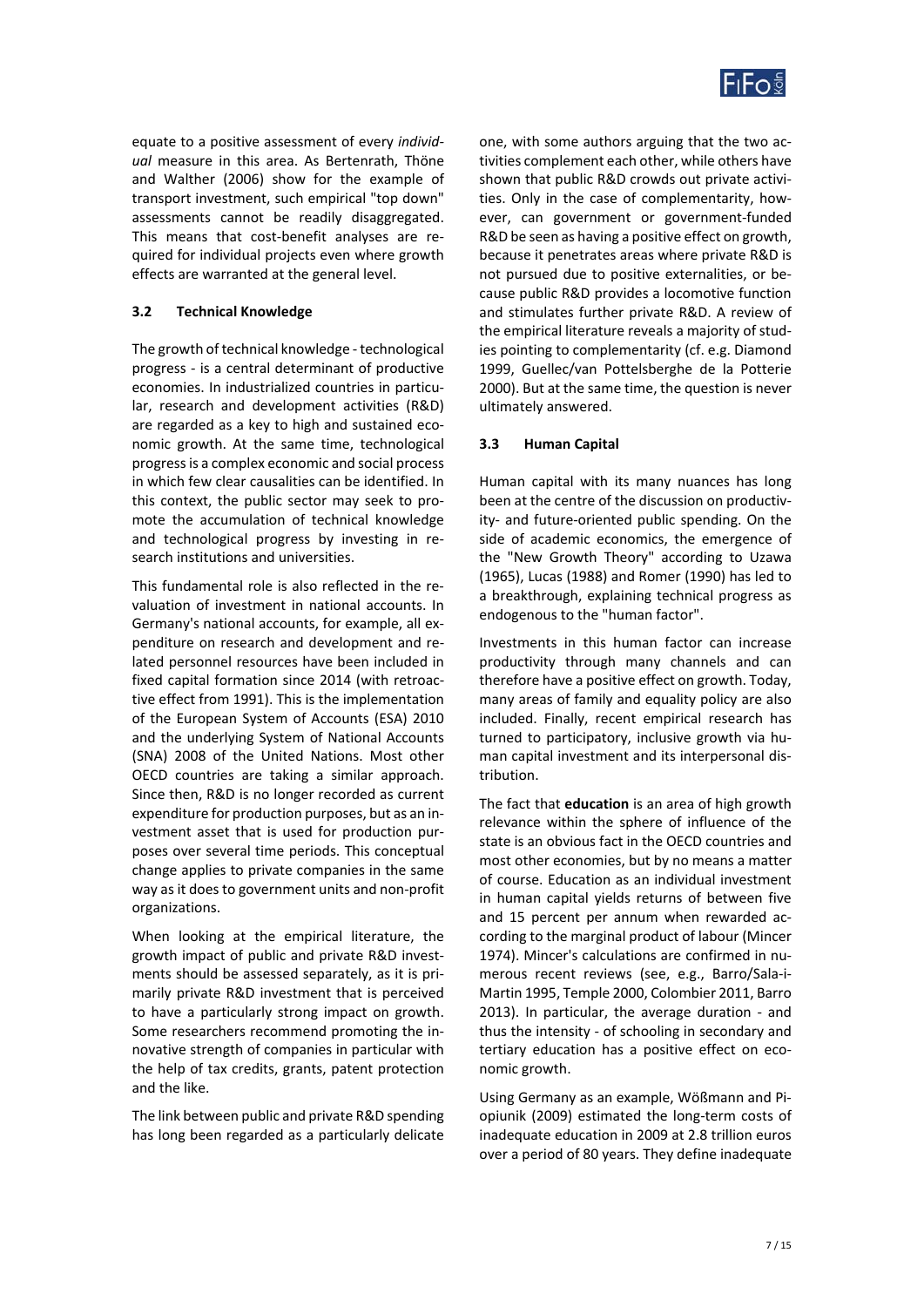education as the lack of the minimum level of basic skills required for promising participation in working life. Inadequately educated students cannot exploit their full potential in the labor market. The economic growth lost here forms the basis for calculating the follow‐up costs.

At the same time, a consensus has emerged in the empirical literature that the quality and dissemi‐ nation of early childhood education in particular is very important both for the productivity of an economy and for its inclusive quality (see Heck‐ man/Cunha 2007; Fritschi/Oesch 2008, Delalibera /Ferreira 2019).

Healthcare spending has been back in the spotlight of fiscal policy discussions since the begin‐ ning of the 2020 Corona pandemic. From a human capital perspective, they hold a long‐established place in this discussion (Bloom et al. 2019). From a human capital perspective, health is an essential growth factor because healthy workers are physi‐ cally and mentally more robust, they are more productive and earn higher wages. At the same time, they are less likely to be absent from work due to illness or family disease (Bloom, Canning and Sevilla 2001). At the microeconomic level, these connections have been extensively docu‐ mented (see Strauss and Thomas 1998 for an overview). Empirical evidence also shows signifi‐ cant positive effects of health care spending on overall economic growth. The importance of health for economic prosperity becomes particularly clear when one considers the impact of the past introduction of public health care systems in Europe, which had a significant effect on infant mortality and death rates. The associated im‐ provement in health status in turn had a positive impact on per capita income (Strittmatter and Stunde 2013).

More important, however, is the question whether the causality in industrialized countries might be inverted. In this case, the increase in in‐ come associated with economic growth would en‐ able people to spend more money on their health. Economic growth would become the explanatory variable of health. A hint of a possible bidirec‐ tional causality between health spending and growth is provided by Öztürk and Altun Ada (2013). However, this alone is not a sufficient reason not to include health expenditures among the growth‐related expenditures.

**Family policy** is very ambivalent as a growth pol‐ icy because its instruments are so heterogeneous. Possible growth effects of family policy measures can be conveyed through two channels: On the one hand, measures to improve the work‐family balance result in a higher labour supply, especially from mothers with childcare-age children. Second, in an ageing society such as Germany's, measures to increase fertility expand the labour supply, which is otherwise becoming increasingly scarce, and thus also the available stock of human capital in the long term (see, for example, Alders and Broer 2004; Weil 2006). A group of research‐ ers led by Prognos AG conducted a major evalua‐ tion of family policy benefits in Germany in the years preceding 2014.The results showed that in the difficult decision‐making process of realizing the wish to have children, public family policy measures only play the role of one influence among many. The impact of family policy measures on the labor supply of mothers is differ‐ ent; here, public financing of childcare in particular is shown to be a very effective measure for la‐ bour supply and higher productivity.

**Gender policy** - if simplified to gender relations alone ‐ is directed at all persons of all gender iden‐ tities. For developing countries, significant growth effects can be demonstrated in the case of in‐ creased spending on health and education for women, who are often strongly disadvantaged compared to men in these countries (cf. Dollar and Gatti 1999; Agénor and Canuto 2012). Agénor and Canuto (2014) show growth effects of a re‐ duction in gender inequalities for Brazil as well.

With regard to industrialized countries, Lorgelly (2000) finds contradictory evidence on productiv‐ ity in her meta‐analysis. In their meta‐study of the empirical literature, Kabeer and Natali (2013) also point to the asymmetric nature of the relationship between gender equity and economic growth: While there is growing evidence that gender equality positively influences economic growth, the findings for the opposite direction ‐ the influ‐ ence of growth on gender relations - are very mixed.

A paper by the International Monetary Fund (2013) discusses policies on gender equality pri‐ marily in the fields mentioned here in the section on family policy, because in Western industrial‐ ized countries the rate of female labour market participation is primarily a question of the compatibility of work and family.

Overall, empirical studies on the impact of gender indicators and policies on growth are primarily available where gender equality goals coincide with other areas of growth policy, as usually the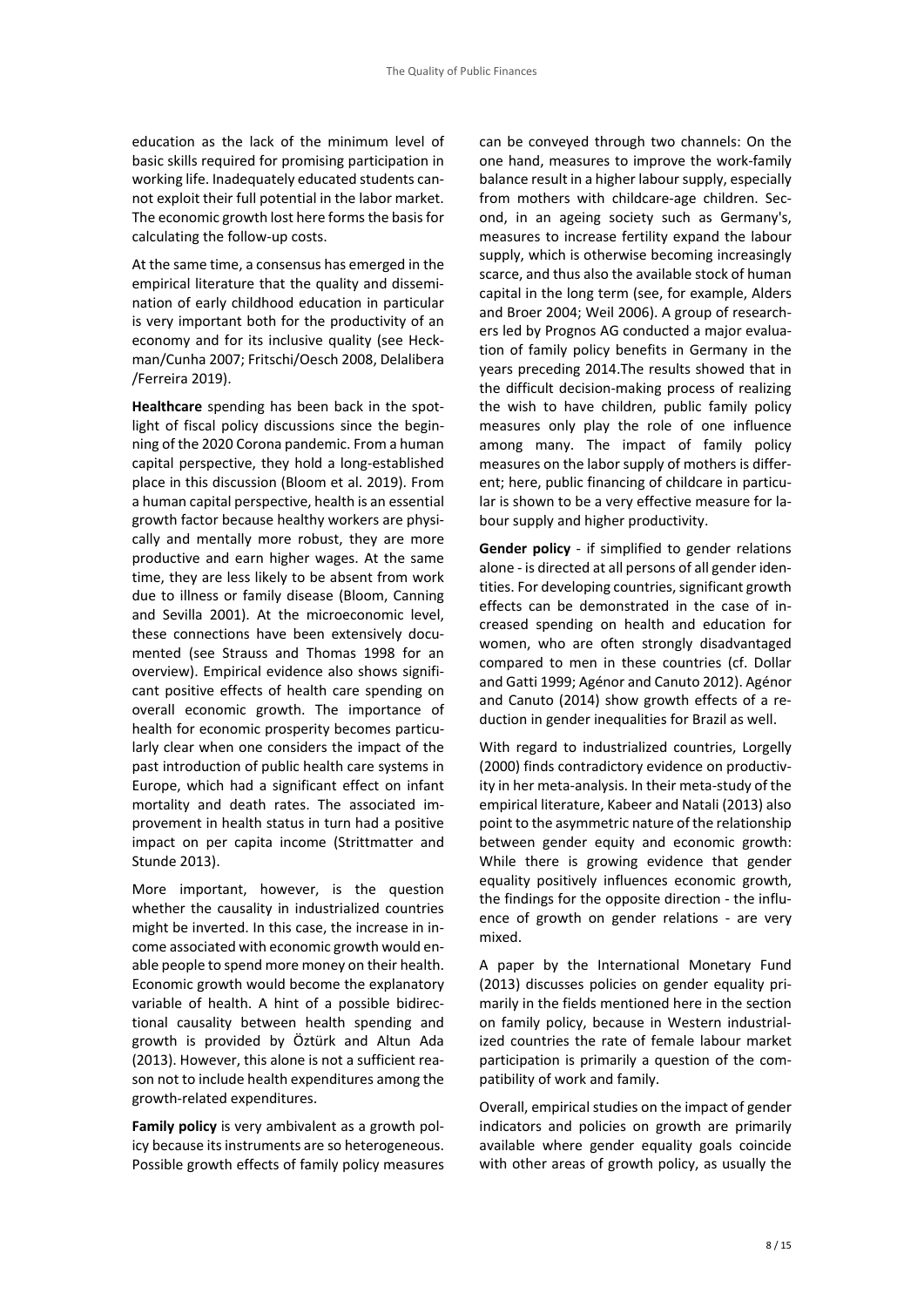

same mechanisms of impact are considered (see e.g. IMF 2013). These include, for example, mater‐ nity protection and government support for child‐ care (see above). Furthermore, programs aimed at equitable integration in the labour market ulti‐ mately have a positive impact on economic growth through this channel. The same applies to government activities that support gender equal‐ ity in education and gender‐equitable access to health.

#### **3.4 Natural capital and climate protection**

The "pure" objective of the quality concept, eco‐ nomic growth, must be questioned. In a world of finite resources and climate change, simple economic growth is no longer a goal that can be pur‐ sued without reservations. Yet, right from the out‐ set, the QPF concept hast reflected developments towards greener growth or, better, towards a full decoupling of growth on the one side and the use of non‐renewable resources and the emission of greenhouse gases on other side (Thöne, 2005).

Yet, in a time of massively increasing climate protection efforts and intensive work of numerous economic sub‐disciplines, at first glance it may seem surprising that there is little broad‐based empirical research on the ecological sustainability effects of government spending policies. Of course, environmental spending programs are evaluated in detail for their effects. But broad studies on the direction of impact on growth are largely lacking while the opposite direction ‐ i.e., the effects of climate change on economic growth ‐ receives good attention (see e.g. OECD 2021).

This paradox ‐ irritating and somewhat annoying at first glance ‐ is cleared up on closer reflection. Environmental policy is not spending policy. On the contrary, government spending plays only a minor role in environmental economics compared to instruments that are designed in accordance with the polluter-pays principle. These are regulatory or revenue‐based instruments. This, how‐ ever, does not mean that environmental policy expenditures are detrimental to environmentally sustainable development.

Since this distinction is primarily normative, it would be inadequate to base a discriminating assessment on it, given the lack of empirical evidence.

Nonetheless, expenditures that fall under envi‐ ronmental protection and nature conservation count here globally as effective for the benefit of

natural capital. Why is that the case? Because times have changed and an up‐to‐date QPF‐con‐ cept must make amendments for that. The first contribution to the sixth report of the Intergovernmental Panel on Climate Change (IPCC 2021) is very clear about the need to intensify the efforts of climate protection in every country of the world dramatically and immediately if the COP 21 Paris goals of keeping global warming significantly under of 2.0°C still shall be achieved.

In view of this imperative, the questions raised about instrumental optimization of climate pro‐ tection lose their thrust. In the near future, the question of revenue‐side or expenditure‐side or regulatory instruments will no longer be an issue. The principle will probably have to turn much more in the direction of "whatever helps, helps". In such a perspective, government expenditures in favour of climate and environmental protection can usually be regarded as having an impact on sustainability.

## **4 Making Use of Quality Indicators in Fiscal Governance**

Secondly, quality indicators for the composition of government spending can also be used in the su‐ pranational surveillance of the several states, as the European Union monitors its member states with the help of the Stability and Growth Pact. As mentioned, it was in this context, specifically through the Lisbon Strategy of 2000, that the term "quality of public finances" was originally coined.

For both purposes, quality indicators are helpful both longitudinally for the budget‐timelines and cross‐sectionally to enable comparisons between different countries.

Both purposes have shaped the development of the QPF‐concept. As an example, the author of this paper conducted in 2002/3 a first study on the quality of public finances of the German federal budget and the aggregate public finances of Ger‐ many on behalf of the Federal Ministry of Finance. The aim of the research was to develop an indicator of future‐oriented expenditure that would serve this purpose better than the benchmark traditionally used, i.e. public investment expendi‐ ture. The result was the "WNA budget" (Thöne 2005), with which the growth‐ and sustainability‐ effective expenditures (*WNA: Wachstums‐ und Nachhaltigkeitswirksame Ausgaben*) were shown separately from the other government expendi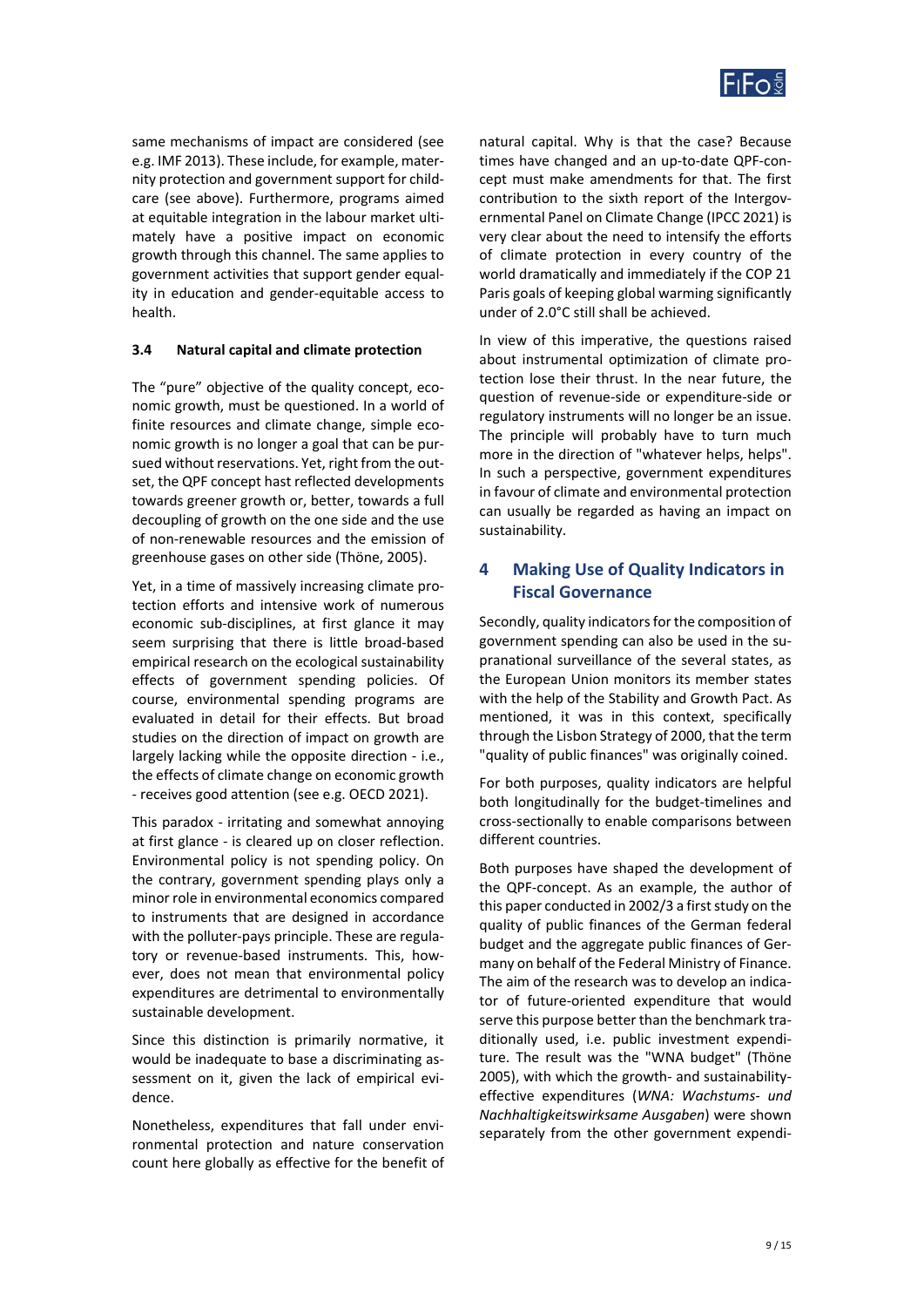tures. Apart from being used in the domestic dis‐ cussion of future fiscal governance, the *WNA Budget* served as an early input to the *Working Group on the Quality of Public Finances* WGQPF of the Economic Policy Committee of the EU which, subsequently, has developed the whole spectrum of the quality discussion (see above).

With regard to the composition of public expendi‐ ture, this group has achieved two key results. For one, it has provided the common ground for the EU‐Commission to present a proposal for a QPF indicator that was to be applicable to all member states (EU‐COM 2008). Once more, the practical feasibility of this approach was demonstrated by using the German example (Thöne/Dobroschke 2010). However, this EU‐initiative proved to be far too ambitious and politically too invasive to gain an important role in the EU's fiscal governance. To be effective, a QPF approach for all member states would have had to be anchored in the pre‐ ventive arm of the Stability and Growth Pact. But this would have created more European influence on the budget priorities of the member states than they would have wanted to concede. As a consequence, only rather soft quality criteria could be implemented within the corrective arm of the Excessive Deficit Procedure.

*Politically*, the quality of public finances has so far not been able to develop the authority at the Eu‐ ropean level that it would deserve, given its high significance for Europe's future. This makes the second achievement of the WGQPF on the com‐ position of public finances all the more important and enduring. Already the first studies had shown that the functional analysis of government ex‐ penditure was the most practical way to imple‐ ment the quality concept. However, no data were available in sufficient detail. Specifically, for the EU states only insufficiently rough expenditure data according to the international COFOG classi‐ fication were available. As a result of the initiative of the WFQPF, from 2005 onwards a task force was set up at Eurostat which, with and for the EU Member States, compiled data on public expendi‐ ture at the reasonably detailed level of the COFOG 2‐digit ‐lassifier, retroactively from de facto 1995 onwards (Eurostat 2011). Without the WGQPF‐ impetus, these data, which are indispensable for the QPF‐discussion in Europe, would most likely not be collected even today.

Nevertheless, it has to be acknowledged in retro‐ spect that the world economic crisis from autumn 2008 and the resulting European sovereign debt crisis of the years 2010 to 2012 washed away the discussion on modernisation of the quality of pub‐ lic finances in all its aspects.

All of a sudden, it was a matter of averting the col‐ lapse of the financial system, counteracting the ensuing recession in the real economy, saving some EU states from bankruptcy and bringing the common currency, the euro, through this fire bap‐ tism reasonably unscathed. During the crisis, little attention was paid to the discussion on the quality of the longer‐term future orientation and ration‐ ality of fiscal policy. The focus of fiscal policy was once again on simple quantitative issues. Qualita‐ tive aspects, questions about the investive or sus‐ tainable character of government spending, played no role for the time being.

Until the next major crisis, which erupted in 2020 with the Corona pandemic, the concept of quality of public finances has not experienced significant political progress at the level of the European Un‐ ion or in individual countries in or outside the EU. However, academic attention has not faltered, so the next steps for advancing the concept are quite clear.

In the course of ten years, it has become apparent that the primary goals of a quality philosophy can‐ not remain unchanged over time. This became clear in the above discussion with regard to the relationship between economic growth and the goal of climate protection and resource conserva‐ tion. A modern, future‐oriented QPF concept must give top priority to the finite nature of natu‐ ral resources and the correspondingly decoupling‐ focused concept of economic growth. Crisis resili‐ ence and the question of how inclusive growth is (Cournede/FournierHoeller 2018) will also play a much greater role in the 2020s than in the previ‐ ous decade.

Also, the "framing" of the QPF discussion has changed with the Corona crisis. The long phase of extremely low interest rates has reduced concerns about fiscal sustainability in many countries ‐ despite the enormous new debt in the wake of Corona. However, it would be a mistake to con‐ flate the idea of quality with its merely temporal genesis with a policy of strict fiscal austerity, which seems to have been overcome at the beginning of the 2020s. In an era that seeks to make fu‐ ture‐oriented policies possible again through fu‐ ture‐oriented financing ‐ i.e. through public debt ‐ the importance of the QPF concept does not di‐ minish, but rather increases.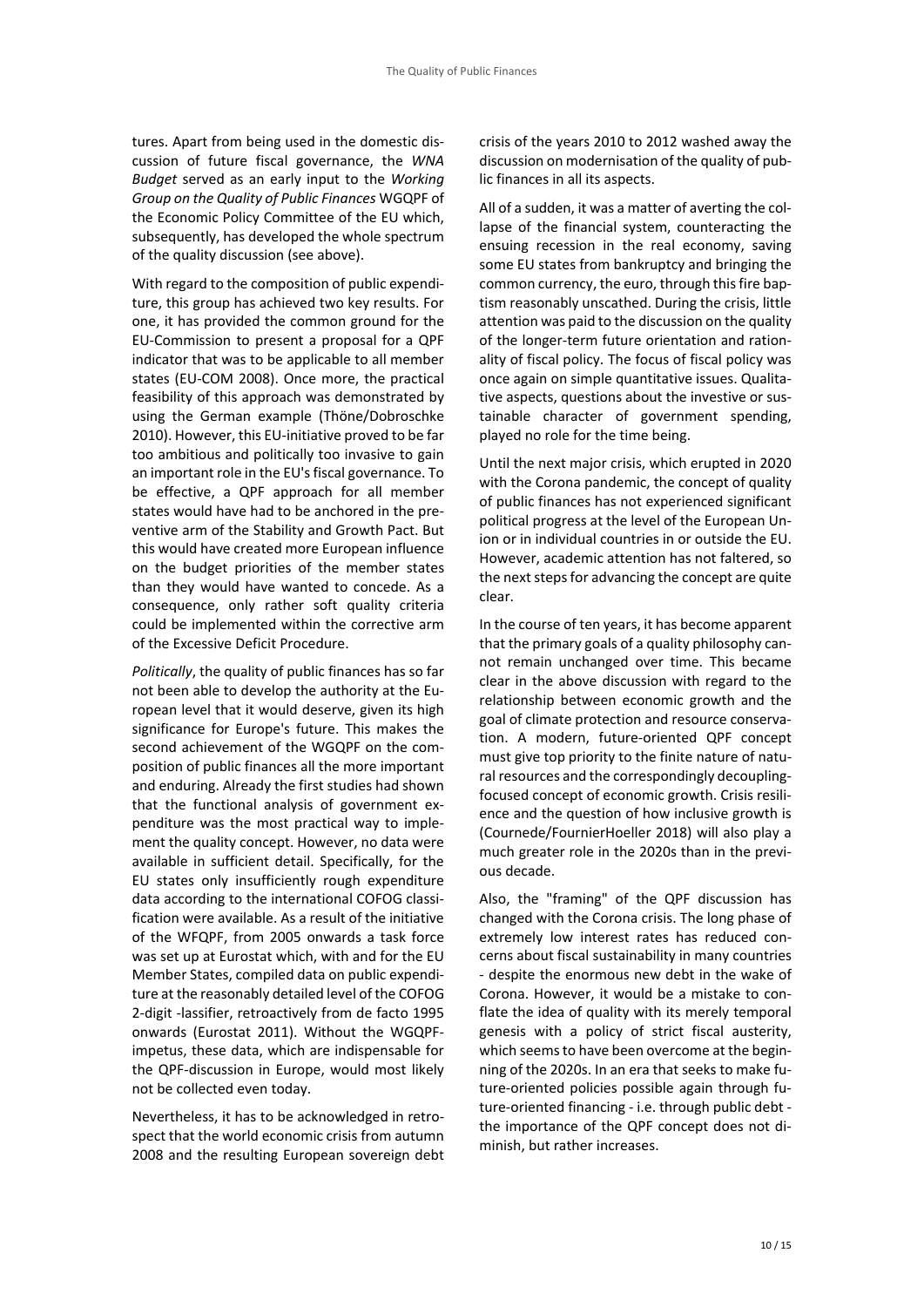

Just like national fiscal rules, the European Stabil‐ ity and Growth Pact is also under scrutiny. Here, the focus is no longer only on the quality of public spending, but increasingly also on the quality of new public debt. Modern fiscal rules can no longer be simple numerical deficit limits. Rather, they specify the permissible level of new debt accord‐ ing to the purpose of the expenditure financed by it. This does not mean that all spending covered by the QPF concept should be financed by deficits. Teachers' salaries must always be financed by cur‐ rent taxes. Nevertheless, analogous to the tradi‐ tional "golden rule" of public debt, some govern‐ ment expenditures with particularly high benefits for the future can also be financed by the future through debt. Especially in the case of climate protection, such a "swap of future burdens" ‐ low additional burden from debt, substantial saved burden on the part of the climate ‐ can become an element of a concept that is more strongly based on the quality of public finances, e.g. a "green golden rule".

However, this QPF‐perspective on the funding of public tasks should also be reinforced for other el‐ ements of public finances that are particularly ef‐ fective in terms of "future investment". In the best case, such a perspective is embedded in a re‐ design of fiscal governance that relies more on soundly interpreted economic standards than on rigid numerical rules (e.g. Wieser, 2021, and Blan‐ chard/Leandro/Zettelmeyer, 2021). Such a com‐ prehensive, more economic governance would also benefit immensely from a strong reliance on the broad knowledge on public sector efficiency as discussed in the various chapters of this hand‐ book.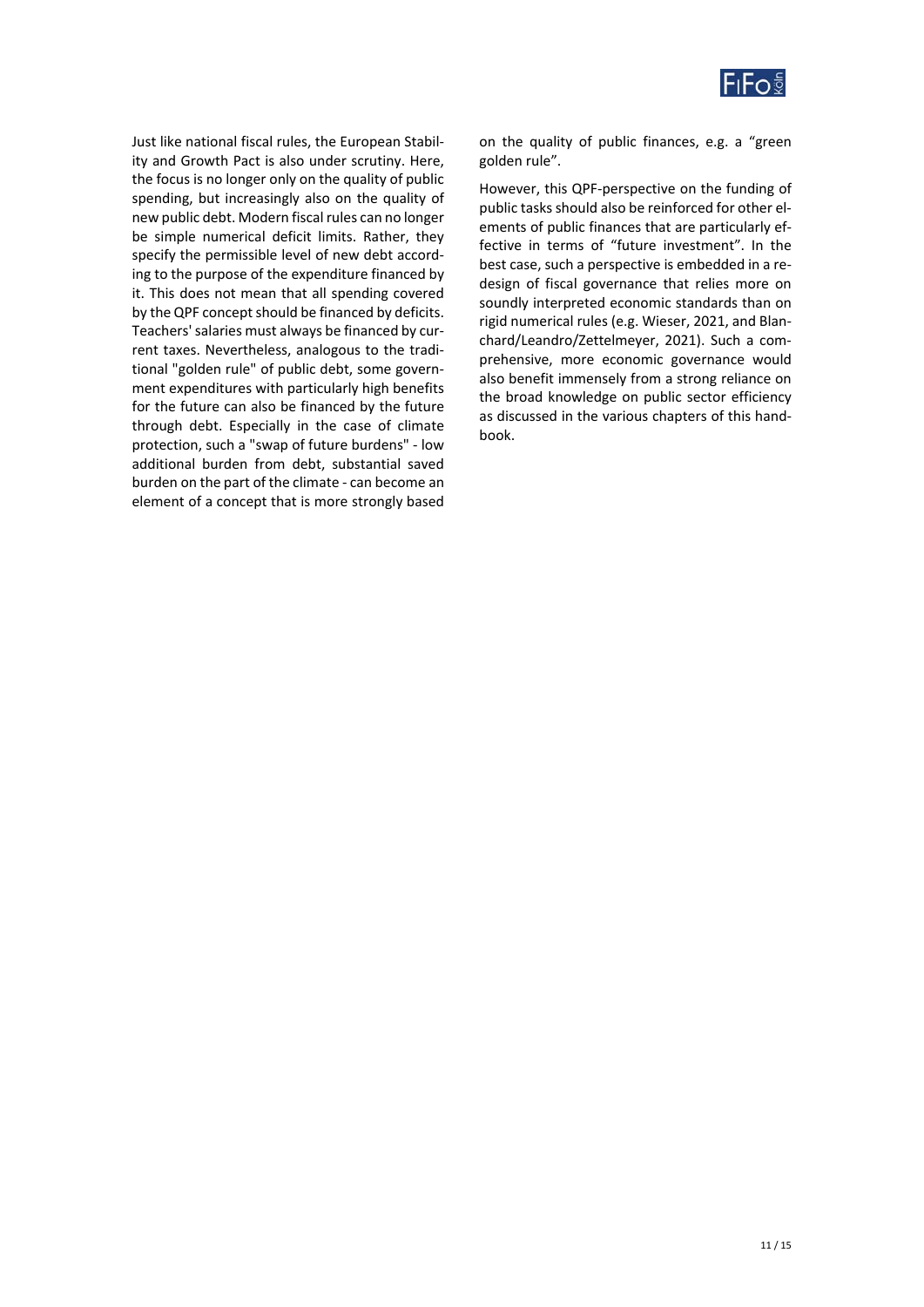#### **Sources**

- Afonso, A., W. Ebert, L. Schuknecht and M. Thöne (2005), Quality of Public Finances and Growth, ECB Working Paper No. 438, Frankfurt/M.
- Afonso, A. and∙J. G. Alegre (2011), Economic growth and budgetary components: a panel assessment for the EU. Empirical Economics, 41, 703‐723.
- Agénor, P. and O. Canuto (2014), Access to Infrastruc‐ ture and Women's Time Allocation: Evidence and a Framework for Policy Analysis, FERDI‐Working Pa‐ pers P45.
- Agénor, P. and O. Canuto (2014), Gender equality and economic growth in Brazil: A long-run analysis. Journal of Macroeconomics 43.
- Alders, P. and P. D. Broer (2004), Ageing, fertility and growth. Journal of Public Economics 89: 1075– 1095.
- Barro, R. (2013), Education and Economic Growth. An‐ nals of Economics and Finance (14) 2: 329–366, 2013.
- Barro, R. and X. Sala‐i‐Martin (1995), Economic Growth. New York 1995.
- Bertenrath, R., M. Thöne and C. Walther (2006), Wachs‐ tumswirksamkeit von Verkehrsinvestitionen in Deutschland, FiFo‐Berichte Nr. 7, Köln.
- Blanchard, O., Á. Leandro und J. Zettelmeyer (2021), Re‐ designing EU Fiscal Rules: From Rules to Standards, PIIE Working Paper 21‐1; Washington D.C.
- Bloom, D. E., D. Canning and J. Sevilla (2001), The Effect of Health on Economic Growth: Theory and Evi‐ dence. NBER Working Paper No. 8587, Cambridge MA.
- Bloom, D., D. Canning, R. Kotschy, K. Prettner and J. Schünemann (2019), Health and Economic Growth: Reconciling the Micro and Macro Evidence, NBER Working Paper No 26003, Cambridge MA.
- Cepparulo, A. and G. Mourre (2020), How and How Much? The Growth‐Friendliness of Public Spending through the Lens, European Economy Discussion Paper 132, Brussels.
- Colombier, C (2011), Does the composition of public ex‐ penditure affect economic growth?, Evidence from the Swiss case. Applied Economics Letters 18.
- Cournede, B., J.‐M. Fournier, P. Hoeller (2018), Public finance structure and inclusive growth, OECD Eco‐ nomic Policy Paper No. 25, Paris.
- Delalibera, B.R. and P.C. Ferreira (2019), Early child‐ hood education and economic growth, Journal of Economic Dynamics and Control 98, 82‐104.
- Deroose, S. and C. Kastrop (Hrsg.) (2008), The Quality Of Public Finances, Occasional Papers 37, 2008, Eu‐ ropean Commission, Directorate‐General for Eco‐ nomic and Financial Affairs. Brussels.
- Diamond, A. R (1999), Does Federal Funding 'Crowd In' Private Funding of Science? Contemporary Eco‐ nomic Policy. 17.
- Dollar, D. and Gatti, R. (1999), Gender Inequality, In‐ come and Growth: Are Good Times Good for Women? Policy Research Department on Gender and Development. Working Paper No. 1.
- Esfahani, H. and M. T. Ramíres (2003), Institutions, In‐ frastructure and Economic Growth. Journal of De‐ velopment Economics 70: 443–477.
- European Commission (EU‐COM) (2003), Public Fi‐ nances in EMU 2003. Brussels.
- European Commission (EU‐COM) (2008): Public Fi‐ nances in EMU 2008. Brussels.
- European Commission (EU‐COM) (2014), Infrastructure in the EU: Developments and Impact on Growth, Occasional Papers 203. Brussels.
- Eurostat (2011), Manual on sources and methods for the compilation of COFOG statistics ‐ Classification of the Functions of Government (COFOG) – 2<sup>nd</sup> edition, Luxembourg.
- Fedderke, J. and R. Garlick (2008), Infrastructure devel‐ opment and economic growth in South Africa: a re‐ view of the accumulated evidence. Policy Paper No 12. School of Economics, University of Cape Town and Economic Research Southern Africa.
- Fritschi, T. and T. Oesch (2008), Volkswirtschaftlicher Nutzen von frühkindlicher Bildung in Deutschland. Eine ökonomische Bewertung langfristiger Bil‐ dungseffekte des Besuchs von Kindertageseinrich‐ tungen. Studie im Auftrag der Bertelsmann Stiftung, Bern.
- Guellec, D. and B. van Pottelsberghe de la Potterie (2000), The Impact of Public R&D Expenditure on Business R&D. OECD STI Working Paper 4.
- Heckman, J. and F. Cunha (2007), The Technology of Skill Formation. American Economic Review 97(2), 31–47.
- Heinemann, F., A. Bohne, P. Breithaupt, T. Doherr, G. Licht, T. Niebel, M. Thöne (2021), Studie zur Einfüh‐ rung einer Zukunftsquote. Im Auftrag des Bundes‐ ministeriums für Bildung und Forschung, ZEW Mannheim (*forthcoming*).
- IMF (2013), Women, Work and the Economy: Macroe‐ conomic Gains from Gender Equity. IMF Staff Dis‐ cussion Note SDN 10/13, Washington D.C.
- IPCC Intergovernmental Panel on Climate Change (2021), Sixth Assessment Report, Climate Change 2021: The Physical Science Basis, Geneva.
- Kabeer, N. and L. Natali (2013), Gender Equality and Economic Growth: Is there a Win‐Win? IDS Working Paper 417. Institute of Development Studies, Brighton.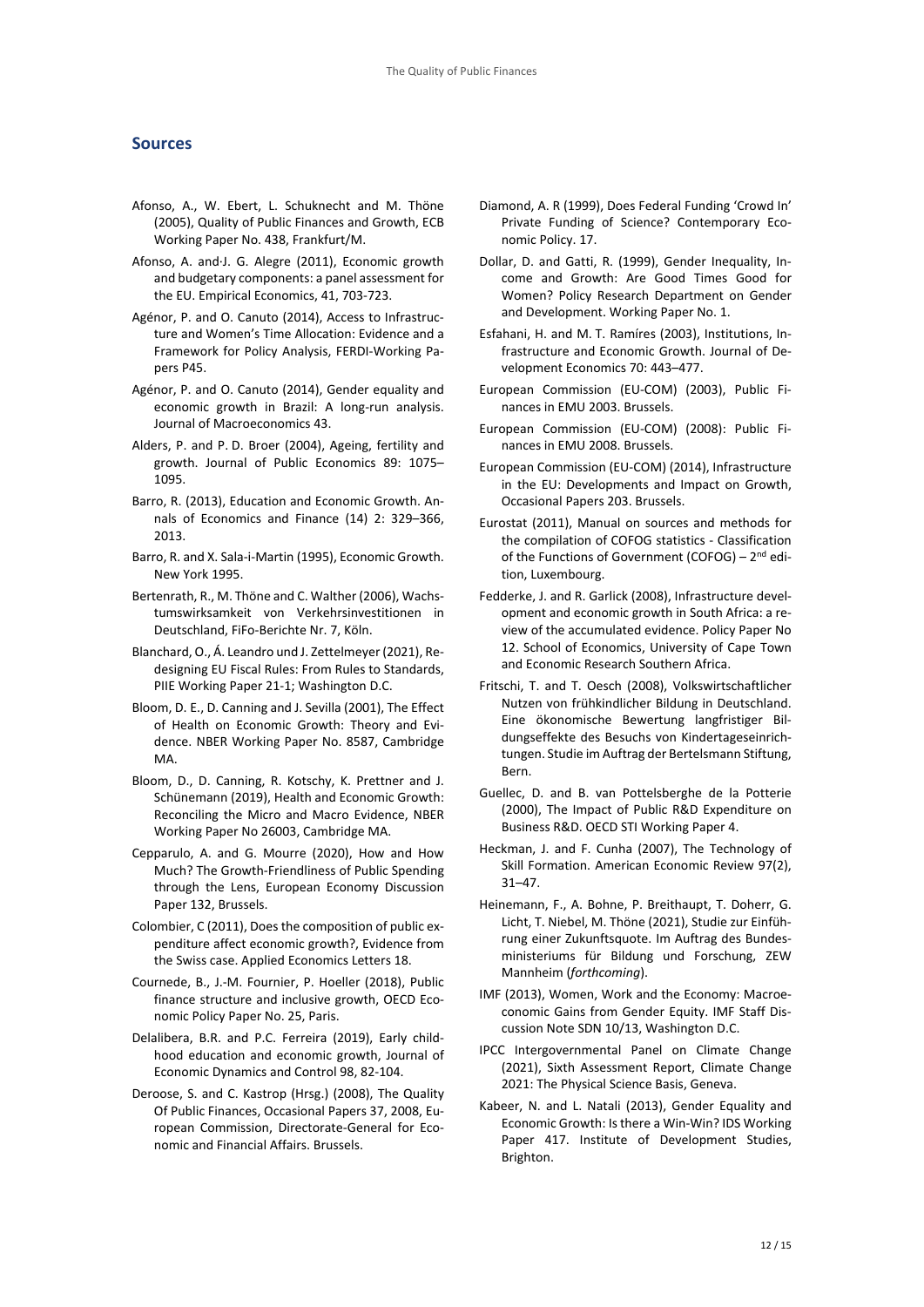

- Kalyvitis, S. and P. Kalaitzidakis (2002), Financing 'New' Public Investment and/or Maintenance in Public Capital for Long‐run Growth? The Canadian Experi‐ ence. Athens University of Economics and Business.
- Lorgelly, P. K. (2000), Are there gender‐separate human capital effects on growth? A review of the recent empirical literature. University of Nottingham.
- Lucas, R. E. (1988), On the mechanics of economic de‐ velopment. Journal of Monetary Economics, Vol. 22, 3‐42.
- Mincer, J. (1974), Schooling, experience and earnings. Human Behavior & Social Institutions No. 2. NBER Books, New York.
- OECD (2021), Climate Change and Long‐term Fiscal Sus‐ tainability, Scoping Paper. Working Party of Senior Budget Officials, GOV/PGC/SBO(2021)4, Paris.
- Öztürk, F. and A. Altun Ada (2013), Is Health Expendi‐ ture Important for Economic Growth in Selected EU Countries. The Empirical Economics Letters, Janu‐ ary.
- Phang, S (2003), Strategic development of airport and rail infrastructure: the case of Singapore. Transport Policy 10: 27–33.
- Pradhan, R. P. and T. P. Bagchi (2013), Effect of Trans‐ portation Infrastructure on Economic Growth in In‐ dia: The VECM Approach. Research in Transporta‐ tion Economics 38: 139–148.
- Prognos (2014), Gesamtevaluation der ehe‐ und fami‐ lienbezogenen Maßnahmen und Leistungen in Deutschland. Auftraggeber: Bundesministerium der Finanzen und Bundesministerium für Familie, Seni‐ oren, Frauen und Jugend, Berlin.
- Quirino, E., P. Macas Nunes and A. F. De Matos (2014), Public Investment and Economic Growth in Portu‐ guese Sub‐regions: Empirical Evidence Using Panel Data. Transformations in Business and Economics (13) 1.
- Rodríguez‐Vives, M. (2019), The quality of public fi‐ nances: where do we stand? Economics and Busi‐ ness Letters 8 (2), 97‐105.
- Romer, P. M. (1990), Endogenous technological change. Journal of Political Economy 98.
- Short, J. and A. Kopp (2005), Transport Infrastructure: investment and planning policy and research as‐ pects. Transport Policy 12: 360–367.
- Strauss, J. and D. Thomas (1998), Health, Nutrition and Economic Development. Journal of Economic Liter‐ ature 36.
- Strittmatter, A. and U. Sunde (2013), Health and Economic Development: Evidence from the Introduc‐ tion of Public Health Care. IZA DP No. 5901.
- Temple, J. (2000), Growth effects of education and so‐ cial capital in the OECD countries. OECD Economics Department Working Paper 263.
- Thöne, M. (2005), Wachstums- und nachhaltigkeitswirksame öffentliche Ausgaben (WNA), FiFo‐Be‐ richte Nr. 2, Köln.
- Thöne, M. and F. Krehl (2016), Investing in Our Future. Empirical Evidence of the Impact of Public Spending on Inclusive Growth, Bertelsmann‐Stiftung, Güters‐ loh.
- Thöne, M. and S. Dobroschke (2010), Qualität der öf‐ fentlichen Finanzen ‐ Anwendung des Ansatzes der EU‐Kommission auf Deutschland, FiFo‐Berichte Nr. 12, Köln.
- Uzawa, H. (1965), Optimal technical change in an aggre‐ gative model of economic growth. International Economic Review. 6.
- Wang, E. C (2002), Public infrastructure and economic growth: a new approach applied to East Asian Econ‐ omies. Journal of Policy Modelling 24: 411–435.
- Weil, N. D. (2006), Population Aging. NBER Working Paper No. 12147.
- Wieser, T. (2021): The post-coronavirus fiscal policy questions Europe must answer, BRUEGEL Brussels.
- Wößmann, L. and M. Piopiunik (2009), Was unzu‐ reichende Bildung kostet – Eine Berechnung der Folgekosten durch entgangenes Wirtschaftswachs‐ tum. Bertelsmann Stiftung, Gütersloh 2009.
- Zouhar, Y., J. Jellema, N. Lustig and M. Trabelsi (2021), Public Expenditure and Inclusive Growth ‐ A Survey, IMF Working Paper WP/2183, Washington D.C.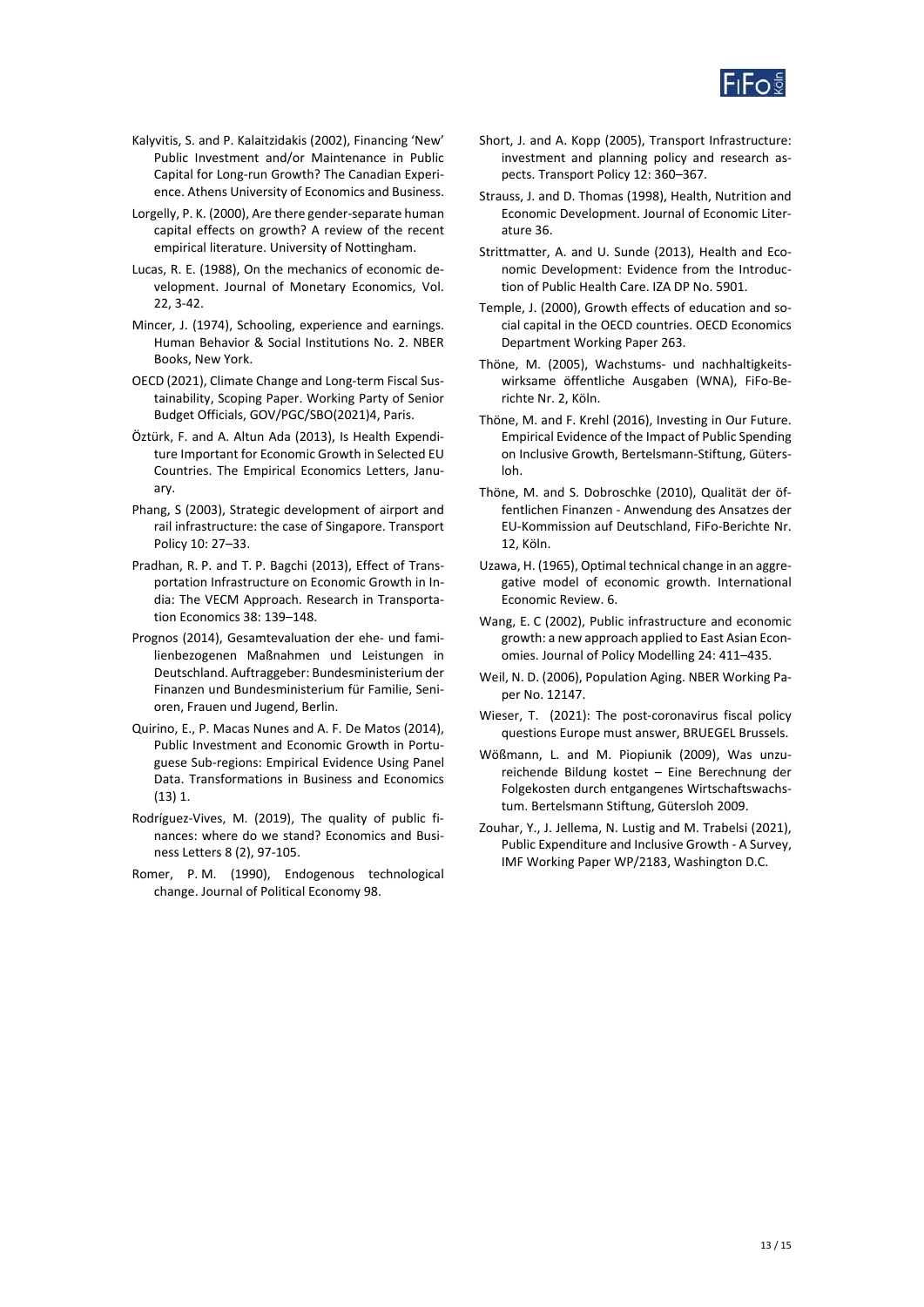## FiFo Discussion Papers / Finanzwissenschaftliche Diskussionsbeiträge

Eine Schriftenreihe des Finanzwissenschaftlichen Forschungsinstituts an der Universität zu Köln; ISSN 0945‐490X.

Kostenloser Download: www.fifo‐koeln.de. Discussions Papers can be downloaded free of charge from: www.fifo‐koeln.de.

- 00‐1 Thöne, M.: Ein Selbstbehalt im Länderfinanzausgleich?
- 00‐2 Braun, S., Kitterer, W.: Umwelt‐, Beschäftigungs‐ und Wohlfahrtswirkungen einer ökologischen Steuerre‐ form: eine dynamische Simulationsanalyse unter be‐ sonderer Berücksichtigung der Anpassungsprozesse im Übergang.
- 02‐1 Kitterer, W.: Die Ausgestaltung der Mittelzuweisungen im Solidarpakt II.
- 05-1 Peichl, A.: Die Evaluation von Steuerreformen durch Simulationsmodelle.
- 05‐2 Heilmann, S.: Abgaben‐ und Mengenlösungen im Klima‐ schutz: die Interaktion von europäischem Emissions‐ handel und deutscher Ökosteuer.
- 05-3 Fuest, C., Peichl, A., Schaefer, T.: Dokumentation FiFo-SiM: Integriertes Steuer‐Transfer‐Mikrosimulations‐ und CGE‐Modell.
- 06-1 Fuest, C., Peichl, A., Schaefer, T.: Führt Steuervereinfachung zu einer "gerechteren" Einkommensverteilung? Eine empirische Analyse für Deutschland.
- 06-2 Bergs, C., Peichl, A.: Numerische Gleichgewichtsmodelle ‒ Grundlagen und Anwendungsgebiete.
- 06‐3 Thöne, M.: Eine neue Grundsteuer Nur Anhängsel der Gemeindesteuerreform?
- 06‐4 Mackscheidt, K.: Über die Leistungskurve und die Besol‐ dungsentwicklung im Laufe des Lebens.
- 06‐5 Fuest, C., Peichl, A., Schaefer, T.: Does tax simplification yield more equity and efficiency? An empirical analysis for Germany.
- 06‐6 Fuest, C., Peichl, A., Schaefer, T.: Die Flat Tax: Wer ge‐ winnt? Wer verliert? Eine empirische Analyse für Deutschland.
- 06‐7 Kitterer, W., Finken, J.: Zur Nachhaltigkeit der Länder‐ haushalte – eine empirische Analyse.
- 06‐8 Bergs, C., Fuest, C., Peichl, A., Schaefer, T.: Reformopti‐ onen der Familienbesteuerung: Aufkommens‐, Vertei‐ lungs‐ und Arbeitsangebotseffekte.
- 06-9 Ochmann, R., Peichl, A.: Measuring distributional effects of fiscal reforms.
- 06-10 Peichl, A., Schaefer, T.: Documentation FiFoSiM: Integrated tax benefit microsimulation and CGE model.
- 06-11 Peichl, A., Schaefer, T., Scheicher, C.: Measuring Richness and Poverty. A micro data application to Germany and the EU‐15.
- 07‐1 Fuest, C., Mitschke, J., Peichl, A., Schaefer, T.: Wider die Arbeitslosigkeit der beruflich Geringqualifizierten: Ent‐ wurf eines Kombilohn‐Verfahrens für den Niedriglohn‐ sektor.
- 07‐2 Groneck, M. Plachta, R.: Eine natürliche Schulden‐ bremse im Finanzausgleich.
- 07‐3 Kitterer, W.: Bundesstaatsreform und Zukunft der Fi‐ nanzverfassung.
- 07-4 Brenneisen, F., Peichl, A.: Dokumentation des Wohlfahrtsmoduls von FiFoSiM.
- 07-5 Brenneisen, F., Peichl, A.: Empirische Wohlfahrtsmessung von Steuerreformen.
- 07-6 Fuest, C., Peichl, A., Schaefer, T.: Is a Flat Tax politically feasible in a grown‐up Welfare State?
- 07-7 Groneck, M., Plachta, R.: Simulation der Schuldenbremse und der Schuldenschranke für die deutschen Bundesländer.
- 07‐8 Becker, J., Fuest, C.: Tax Enforcement and Tax Havens under Formula Apportionment.
- 07‐9 Fuest, C., Peichl, A.: Grundeinkommen vs. Kombilohn: Beschäftigungs‐ und Finanzierungswirkungen und Un‐ terschiede im Empfängerkreis.
- 08‐1 Thöne, M.: Laffer in Luxemburg: Tankverkehr und Steu‐ eraufkommen im Großherzogtum.
- 08-2 Fuest, C., Thöne, M.: Staatsverschuldung in Deutschland: Wende oder Anstieg ohne Ende?
- 08-3 Becker, J., Peichl, A., Rincke, J.: Politicians' outside earnings and electoral competition.
- 08-4 Paulus, A., Peichl, A.: Effects of flat tax reforms in Western Europe on equity and efficiency.
- 08‐5 Peichl, A., Schaefer, T.: Wie progressiv ist Deutschland? Das Steuer‐ und Transfersystem im europäischen Ver‐ gleich.
- 08-6 Peichl, A., The benefits of linking CGE and Microsimulation Models - Evidence from a Flat Tax analysis.
- 08-7 Groneck, M.: A Golden Rule of Public Finance or a Fixed Deficit Regime? Growth and Welfare Effects of Budget Rules.
- 08‐8 Plachta, R. C.: Fiscal Equalisation and the Soft Budget Constraint.
- 09‐1 Mackscheidt, K.: Warum die Steuerzahler eine Steuer‐ vereinfachung verhindern.
- 09‐2 Herold, K.: Intergovernmental Grants and Financial Au‐ tonomy under Asymmetric Information.
- 09‐3 Finken, J.: Yardstick Competition in German Municipal‐ ities.
- 10‐1 Mackscheidt, K., Banov, B.: Ausschluss und Zwang im Kollektiven.
- 12-1 Dobroschke, S.: Energieeffizienzpotenziale und staatlicher Lenkungsbedarf.
- 12‐2 Mackscheidt, K.: Ein Szenario für 2017.
- 12‐3 Brügelmann, R., Schaefer, T.: Der Einkommenssteuer‐ tarif verteilt stärker um als je zuvor. Eine Simulationsan‐ alyse.
- 12-4 Thöne, M.: 18 Billion At One Blow. Evaluating Germany´s Twenty Biggest Tax Expenditures.
- 12‐5 Colombier, C.: Drivers of Health Care Expenditure: Does Baumol´s Cost Disease Loom Large?
- 13‐1 Mackscheidt, K.: Die gesetzliche Unfallversicherung im Systemvergleich.
- 14‐1 Diekmann, L., Jung, A., Rauch, A.: Klimaschutz trotz knapper Kassen? Eine empirische Untersuchung zu Fi‐ nanzierungsmodellen für Klimaschutzaktivitäten in Städten und Gemeinden.
- 15‐1 Thöne, M.: Blockade beim deutschen Finanzausgleich Ein Vorschlag zur Güte.
- 15‐2 Braendle, T., Colombier, C.: What Drives Public Health Care Expenditure Growth? Evidence from Swiss Can‐ tons, 1970‐2012.
- 16‐1 Mackscheidt, K.: Flüchtlingspolitik Finanzierung durch Migrationssonderfonds und Erbschaftsteuer?
- 16‐2 Mackscheidt, K.: Die schleichende Entstehung der Schuldenkrise in Südeuropa – und ihre Therapie.
- 16‐3 Colombier, C.: Population Aging in Healthcare A Minor Issue? Evidence from Switzerland.